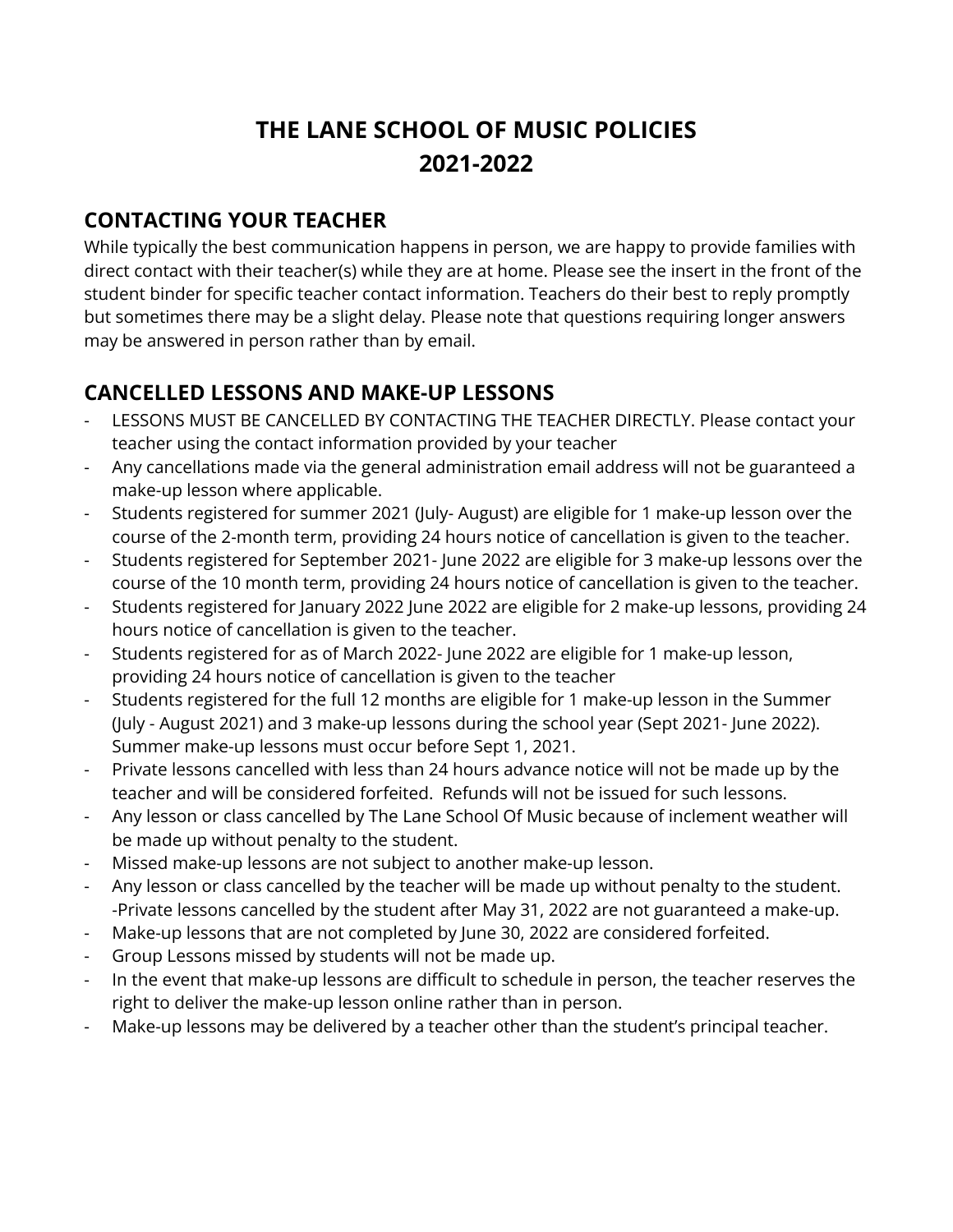### **ONLINE LESSONS**

In the event that in-person lessons are not feasible due to pandemics or any other reason, LSM reserves the right to move lessons to an online platform to ensure the health and safety of the teachers, students, their families, and the administrative team.

### **LATENESS**

If a student is more than 15 minutes late, the teacher is no longer obliged to wait and may leave for a break or head home early (and the lesson is forfeited). However, if notice is given directly to the teacher via phone/text or email that lateness is to be expected, a teacher will wait as long as needed. Note that the teacher cannot extend the lesson past the agreed upon weekly timeframe.

# **SNOW DAYS / INCLEMENT WEATHER**

On the occasion where it is deemed unsafe to hold in-person lessons (as determined by The Lane School Of Music), students will be contacted by email and all missed classes will be rescheduled. As this is highly inconvenient, such action is only taken on the most severe of weather (some snow or heavy rain will rarely cause class cancellations).

# **HOLIDAYS**

Please refer to the calendar in the student binders for holidays (also available at www.laneschoolofmusic.com/calendar). We follow the TDSB school calendar for Winter Break and March Break. On holiday Mondays, we are still open as usual and lessons are as scheduled. On long weekends, private lessons will take place as usual but group classes will not.

# **PHOTOGRAPHING/RECORDING OF LSM STUDENTS**

The Lane School Of Music occasionally videotapes and photographs our students. This material is used for our website, social media, newsletter and print marketing materials. By enrolling at LSM, you automatically consent to the above. If you do not consent to the above, an email to our administrator must be received:

- East (2077a Danforth Ave): [danforthwoodbine@laneschoolofmusic.com](mailto:danforthwoodbine@laneschoolofmusic.com)
- West (2489 Bloor St W): [bloorjane@laneschoolofmusic.com](mailto:bloorjane@laneschoolofmusic.com)

# **SUPPLY TEACHERS**

The Lane School Of Music reserves the right to provide a supply teacher while a regular teacher is ill or away. Teachers at our school work hard to minimize such absences. When one cannot be avoided, a supply teacher may be provided as approved by the Director. Experience has shown that occasional exposure to a different teacher is often beneficial to a child. When a supply teacher cannot be found in time students will be contacted by email and will have their lessons cancelled and rescheduled (and this will NOT count towards a student's allowed make-up lessons).